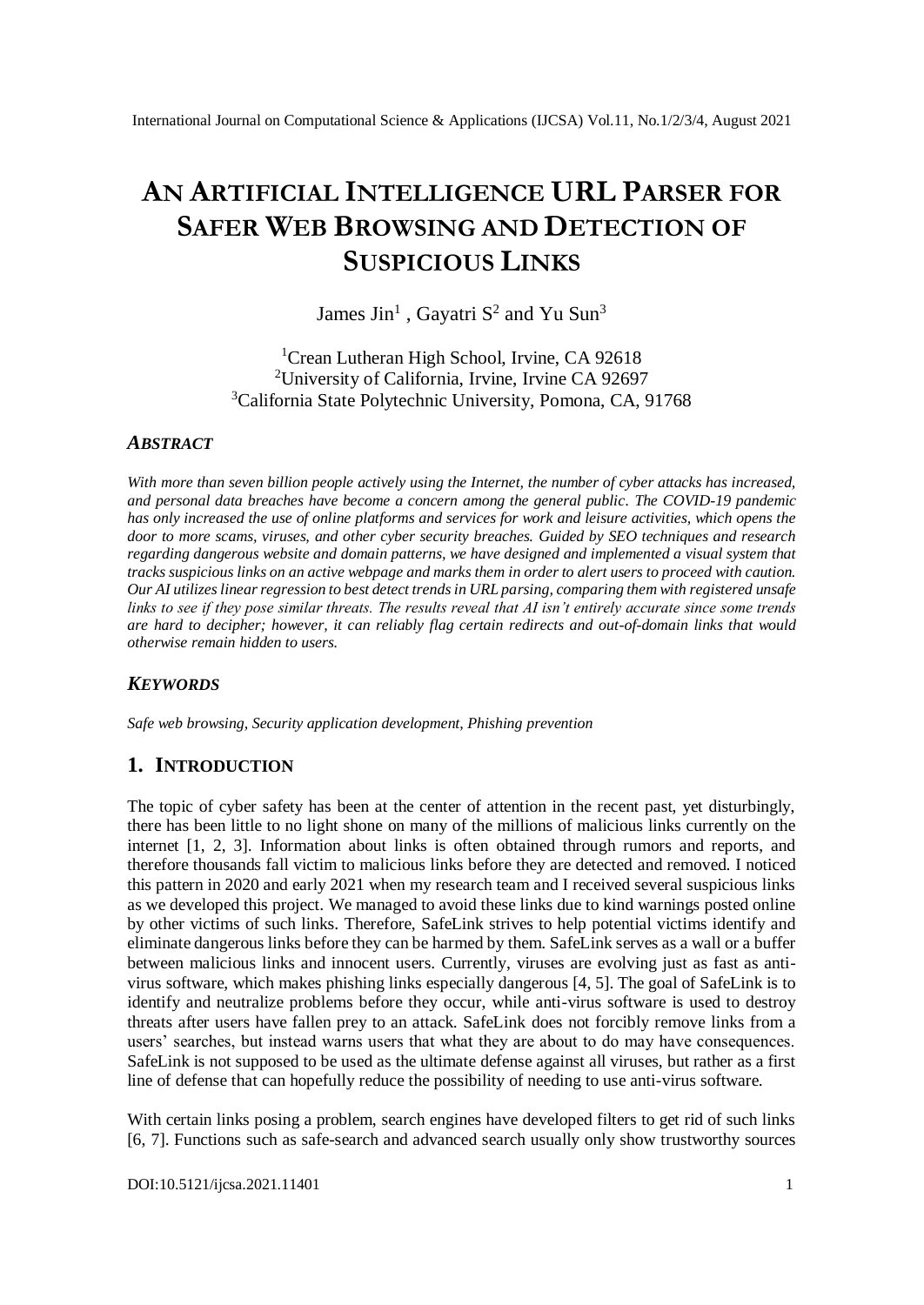[8, 9]. The problem with such searches is that they often have limited content and are sometimes too specialized for just browsing the net. These searches assume that users are looking for a specific topic, so they are not optimized for broader answers. Advanced Search by Google is usually used for academic purposes, while many websites that are actually useful are blocked by Bing's Safe Search function [10]. The functions of such algorithms are flawed in being too careful, often yielding search results that either have nothing to do with the topic searched, or are older and/or summarized. Such searches have many functions, but many either pay no attention to them or do not know how to use them. Another alternative is to use Chrome plugins made by anti-virus companies [11]. The problem there is that they are normally used to detect harmful files only after users have downloaded them, allowing the companies to then request users to download their antivirus software. These extensions are often terribly outdated, confusing to use, or outright useless. Many of the most effective extensions used for malicious link detection are locked behind paywalls. Unlike Chrome extensions designed to advertise other anti-virus products, SafeLink was designed for everyone with no paywall. That is where SafeLink differs from the majority of existing options.

The solution we came up with is SafeLink. Our goal was to identify and eliminate potentially threatening links before they can harm users. Our approach was inspired by early antivirus software, which merely identified suspicious files instead of letting users decide whether to delete or leave them. One beneficial feature of SafeLink is that it allows users to choose which links to click. SafeLink doesn't remove potentially suspicious links, but instead lets users choose, since links may be incorrectly identified as harmful when in fact they only have excessive redirects or advertisements. The SafeLink team is also working toward a blacklist system where if links are identified as dangerous, users can add them to this list and they will not show up again. SafeLink is not meant to be a complete solution for all online problems, but rather a first line of defense to complement the features already offered by antivirus software. Its target users are children and older adults unfamiliar with technology, since the younger generation may already know how to avoid suspicious links [12].

In two application scenarios, we demonstrated how the techniques given above can benefit the users of this app. First, we demonstrated the usefulness of our approach via a case study on the evolution of AI technology using the spam resistor application. Second, we analyzed the evolution of the spam detector and its methods of detecting and blocking spam calls. We conducted extensive research on past applications that had code similar to our application, and explored the possibilities of using this code. We eventually came to the conclusion that the AI should learn from scratch in order to better accommodate users' demands. It should also use a simple system that allows for an easy understanding of how it works. This allows the AI to grow smarter as the user uses the program more and more. This also makes it so that the AI is not as efficient when it starts, however. It also made us realize that most spam detectors use methods such as checking for certain kinds of links and/or the length of the links. This helped us evolve our own rating system toward targeting longer or shorter links, or links with many redirects. Even with this information, the code did not run well, which led us to download suitable libraries fitted to trim and reorganize code so that it can mimic the effectiveness of professional extensions.

The remainder of this paper is organized as follows: Section 2 gives details and information on the challenges we met during the experimental and design phases; Section 3 focuses on the details of our solutions, which correspond to the challenges given in the previous section; Section 4 presents the relevant details of the various experiments we did, followed by related research in Section 5. Finally, Section 6 provides concluding remarks, as well as the mapping and planning of future work on this project.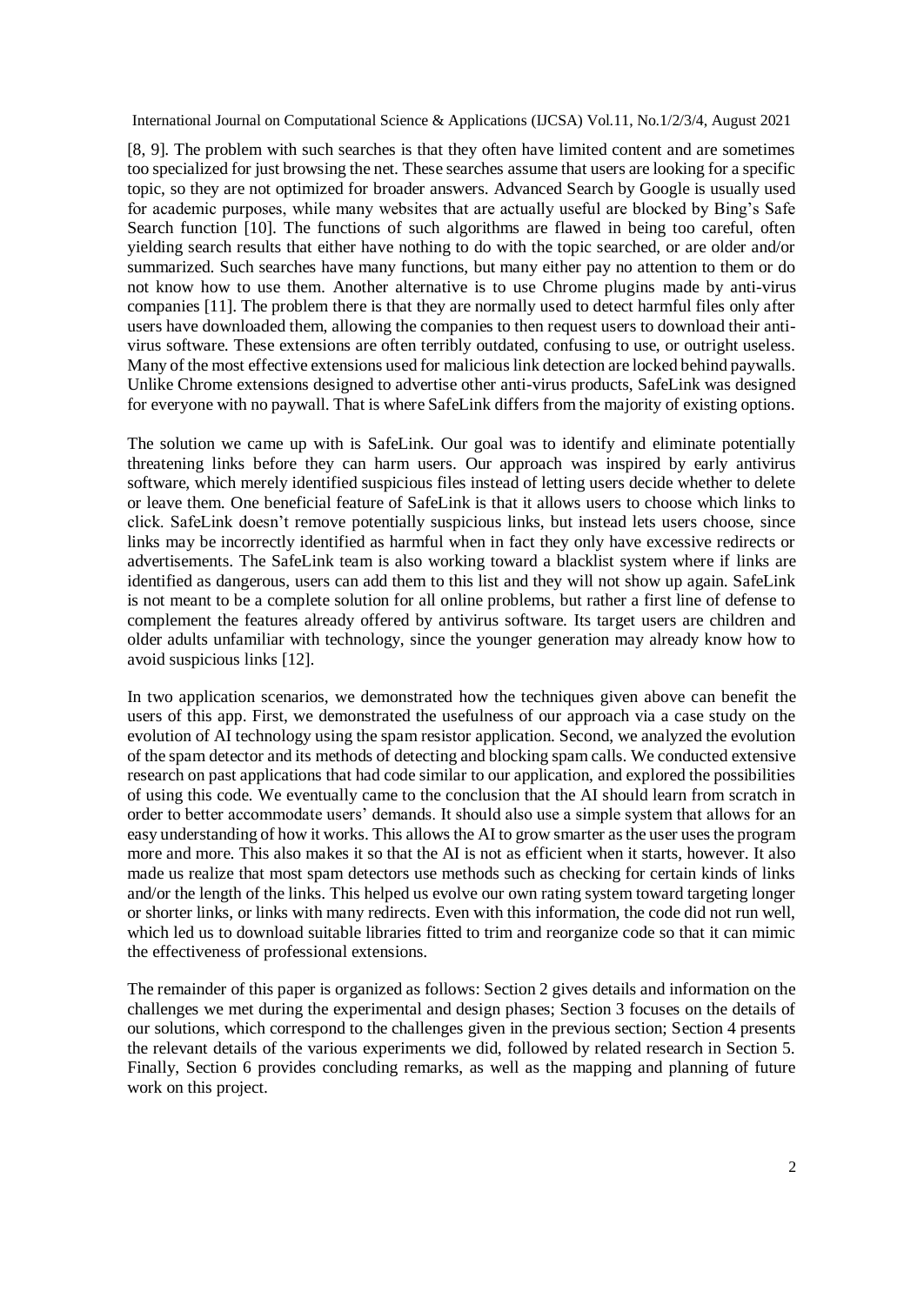# **2. CHALLENGES**

In order to design and implement a visual system that tracks suspicious links on an active webpage and marks them in order to alert users to proceed with caution, a few challenges were identified as follows.

## **2.1. Challenge 1: Utilizing more than one type of Code**

The main challenge of this project was to utilize more than one type of code. We had to use json, html, Java, and Python for the extension to work. Out of these scripts, we were familiar with ison and Python, but had less knowledge of html and Java. This caused our overall progress to slow down as we had to learn both scripts as we advanced through the coding process. This caused many unseen problems as we had to adjust our plans, requiring hours of fixing and readjusting code. For example, when we learned Java doesn't run in order, this created over two hours of extra work culling through code libraries to find a few lines to solve the problem out of hundreds of scripts.

## **2.2. Challenge 2: Extent of the Initial Research**

Another challenge we faced was the extent of the research we needed to do on the topic at hand. As a team, we had comparatively little experience coding large projects, chrome extensions, or security software in general. This forced us to dedicate significant time to researching potential solutions on similar projects and searching for viable extension code options. This helped us build a decently effective AI, but with room for improvement and growth. The problem with AI machine learning is that it isn't effective in the beginning, hence the name machine learning, not machine expert. This aspect was somewhat troublesome, since we had to teach it what was correct and what wasn't. Only after significant time and research did we produce a more effective AI that would make fewer mistakes.

## **2.3. Challenge 3: No Prior Formula to Define Suspicious Links**

One other challenge was the fact that there is not an accurate formula already in use to define suspicious links. There are patterns used to recognize suspicious links, but no one central feature that can easily differentiate suspicious and non-suspicious links. Some features that are associated with suspicious links are aspects such as redirects or less trustworthy endings. However, such features do not definitively define suspiciousness, since plenty of non-suspicious links also use the same endings or utilize redirects. One example is Gmail, which relies on redirects for site navigation. Another example is the use of ".net" by various game and development companies that use it either because it costs less or the .com version was not available. Even these associative features do not allow the AI to be error free, as there are more non-suspicious websites than suspicious ones.

# **3. SOLUTION**

SafeLink is a phishing link detector that uses several factors and known signs of phishing links, along with a rating system to detect whether a link is safe or unsafe. There are some common attributes that are used to identify suspicious links. These include shortened links, out-of-domain links, links with redirects, links that end in less credible endings, and links that contain certain words. This helps SafeLink identify general links, while remaining unbiased towards normal links (with some exceptions). SafeLink uses basic spam detection techniques along with a unique and customized rating system originally designed for use in Google Chrome extensions. Having it structured in a Chrome extension allows it to have access to active tab information and allows the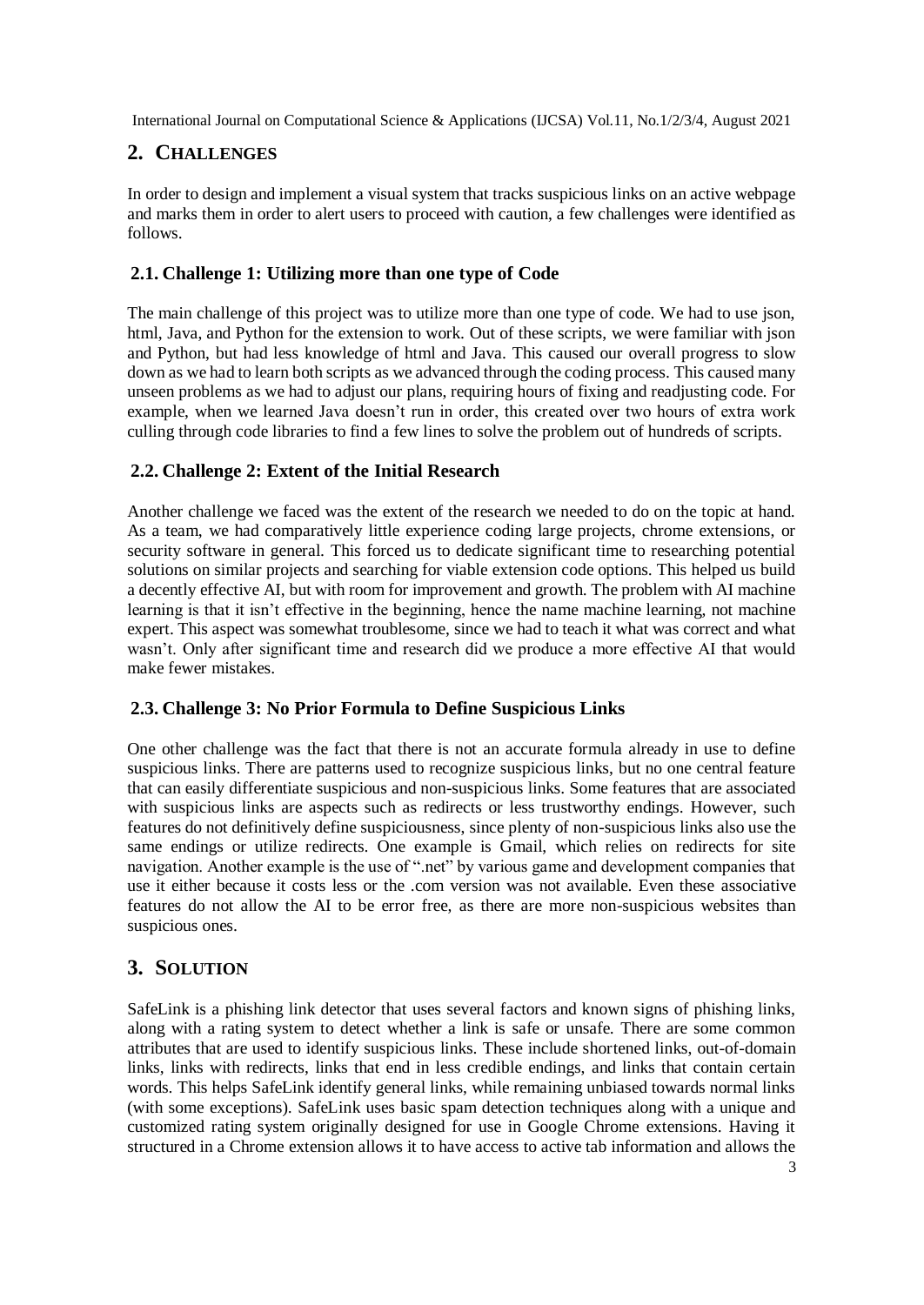backend to integrate with the web server more easily. SafeLink uses the spam detection system to scan all current active links on the user's webpage to identify any suspicious ones and warn the user against them. It also utilizes AI machine learning, so even if the system is imperfect at the start, after enough use and time it can achieve more accuracy. The rating system can also easily be expanded to include factors such as the length and character counts of the links.

Hence, SafeLink has three main layers:

- The Google Chrome extension, which reads and parses the links on the page and sends them to the backend using POST or GET requests.
- The background layer, which helps transfer data from the webpage to the Flask server in the backend.
- The Flask Server, which houses the AI algorithm and sends back a prediction for the safety of the link based on its training and rating system. The flow of these layers per design is illustrated below. It is a bidirectional workflow, which means it goes from frontend to backend and vice versa.



Figure 1. The three layers, with the function calls linking one direction on top and the other on the bottom. This end-to-end connection scrapes the links from the page and processes them on the Python server, sending back information to highlight tags.

SafeLink's main components include the link parser and AI model, which is implemented in a Chrome extension where it can easily access and scan webpages. It uses web-scraping techniques in order to receive information on the page and focuses only on certain aspects such as  $\langle a \rangle$  tags. It is a Google chrome service only, and therefore limited to only Google. Its AI model is quite simple and effective when improved and put to use. It identifies the links from a webpage and adds them to an organized dictionary. Afterwards, it will rate the links based on certain attributes to determine the credibility of the links. The attributes are inside functions, which quantify them for use. Each link receives a set of values based on the quantified attributes and predictions are then made with the support of the vector machine algorithm provided by Sklearn, which adds data to the dataset for the machine to learn from. To make the code function, we used many tools and services such as Python ML and web hosting libraries (e.g., Sklearn, Gunicorn, etc.) as well as a python flask server and SVM AI model object. The extension also features end-to-end connection, with Javascript AJAX sending data based on certain triggers between the pages and the data that is collected and stored in dictionaries on both ends to be flagged as needed.

#### 1. Link Parser

- a. Implementation
	- i. Chrome extension format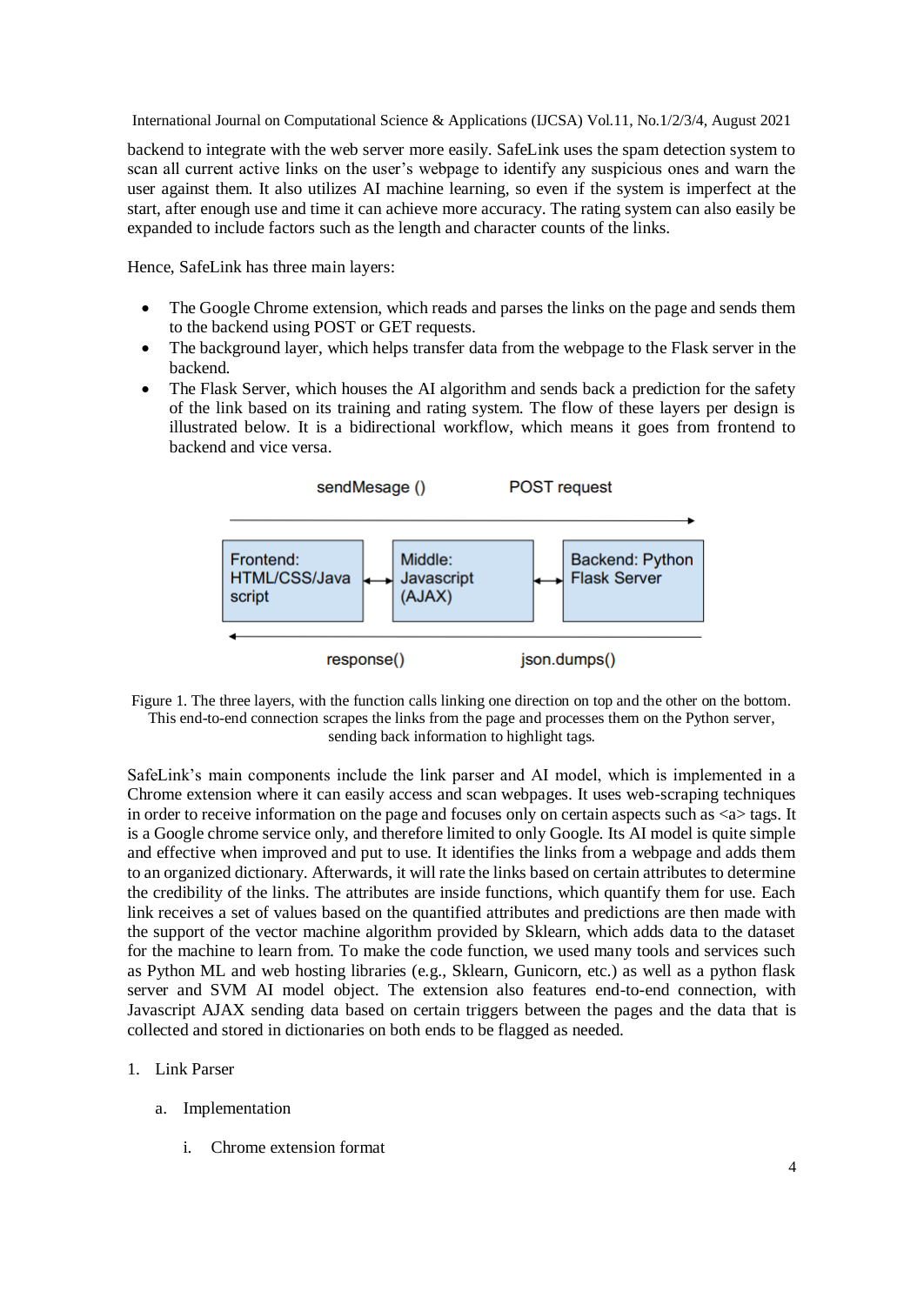- ii. Javascript web-scraping
	- 1. Focuses on collecting <a> tags and sending them to the background script.
	- 2. Once "unsafe" links have been identified by the other components, it matches them up to the tag using the dictionary saved during the first  $\langle a \rangle$  parse and uses the highlight function to show it on the page
- iii. Images:

Tag highlighting function (Figure 2):





Collecting pages <a> tags to store in the dictionary using the name of the links as the keys, and tags the values (Figure 3):





Message handler sends request (Figure 4):

chrome.runtime.sendMessage({message: msgString}, async function(response)

Figure 4.

- b. Tools/Services
	- i. Google chrome extension (tool/service)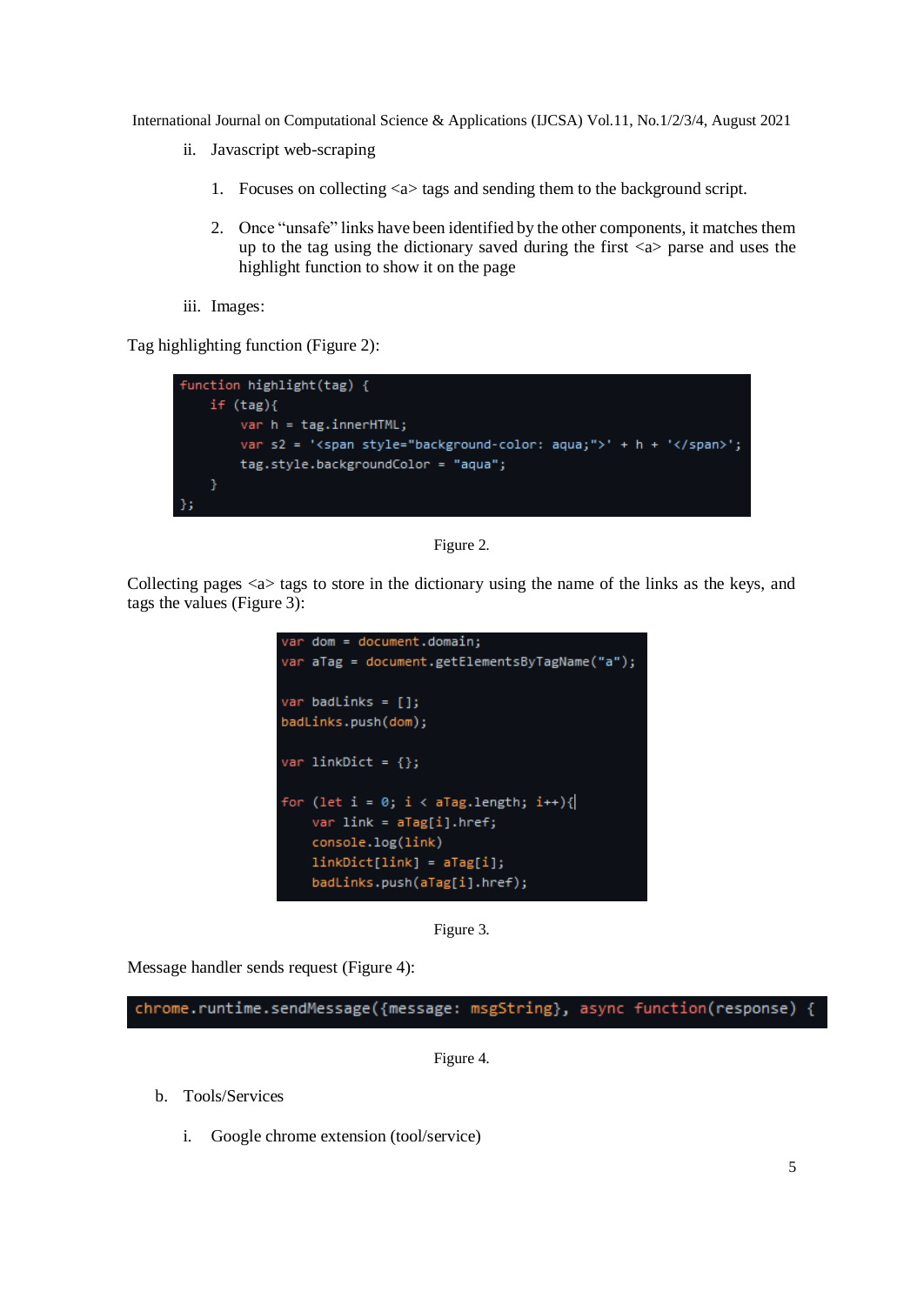- ii. AJAX POST requests
- 2. AI Model
	- a. Implementation
	- i. Gets links from frontend and organizes them into a dictionary.
	- ii. Identifies links based on attributes that determine credibility.
	- iii. Makes functions to quantify attributes—for example, if checking for an out-of-domain link, it will return a 5 for one end, and 1 for the other. For non- binary items, it would be 1-5, while binary would be 1 and 5 to maintain a scalable system (Figure 5).



Figure 5.

- iv. Gives each link a set of values using the functions mentioned above.
- v. Makes a prediction using the support vector machine algorithm provided by Sklearn and adds this data to the dataset in order to make the model learn (Figure 6).



Figure 6.

- b. Tools/Services
	- i. Python ML and web hosting libraries (Sklearn, Gunicorn, etc.)
	- ii. Python Flask app server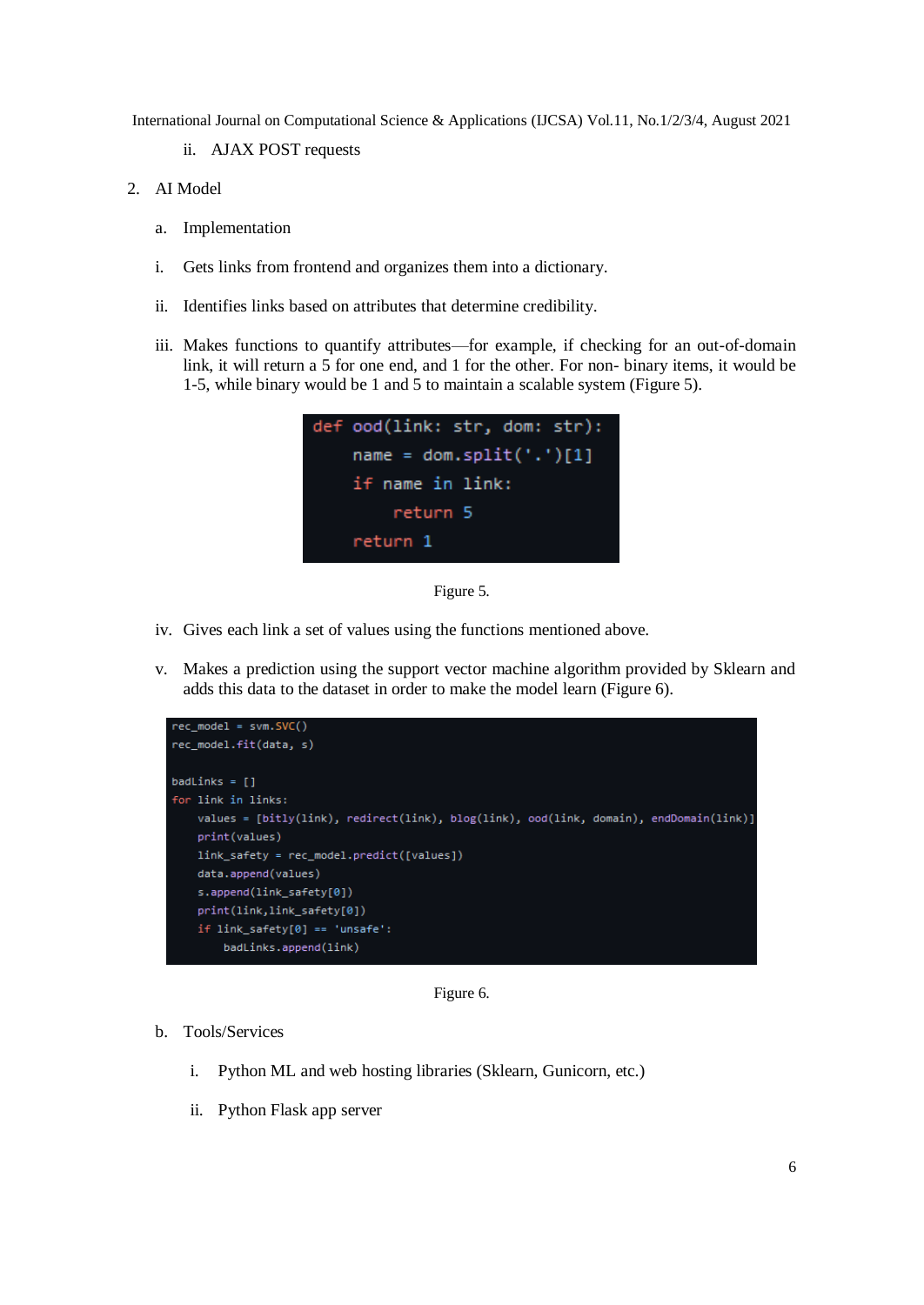- iii. SVM AI model object
- 3. End-to-end connection
	- a. Javascript AJAX sends data based on certain triggers between the pages and this data is collected and stored in dictionaries on both ends to be flagged as needed (Figure 7).



Figure 7.

## **4. EXPERIMENT**

The experiment that was run included three people, one with an older computer, one with an Apple computer, and one with a fully updated windows system. The results among the three were similar as Chrome doesn't differ with different operating systems. While this is a small number of participants, since the nature of this is slightly more objective, it would still yield results that are useful to improve and test the extension. There were enough participants to determine some basic issues and provide basic feedback. Each participant was given a list of websites to rate as "safe" or "unsafe" and the results were matched with the majority's consensus for that website's credibility. The feedback consisted mostly of the rating system and AI, to the extent that it could function, as the experiment did not carry on long enough for the AI to make improvements. SafeLink worked on more obvious websites, but wasn't as helpful on others, according to the feedback from participants. The feedback/results suggested that there needs to be an overhaul of the AI to make it operate more precisely, while covering more topics.

There were several websites that were able to be correctly identified as "safe," but since it's hard to define "unsafe," a lot of "unsafe" websites weren't correctly identified as such, since no absolute rules could be applied to them (see Table 1).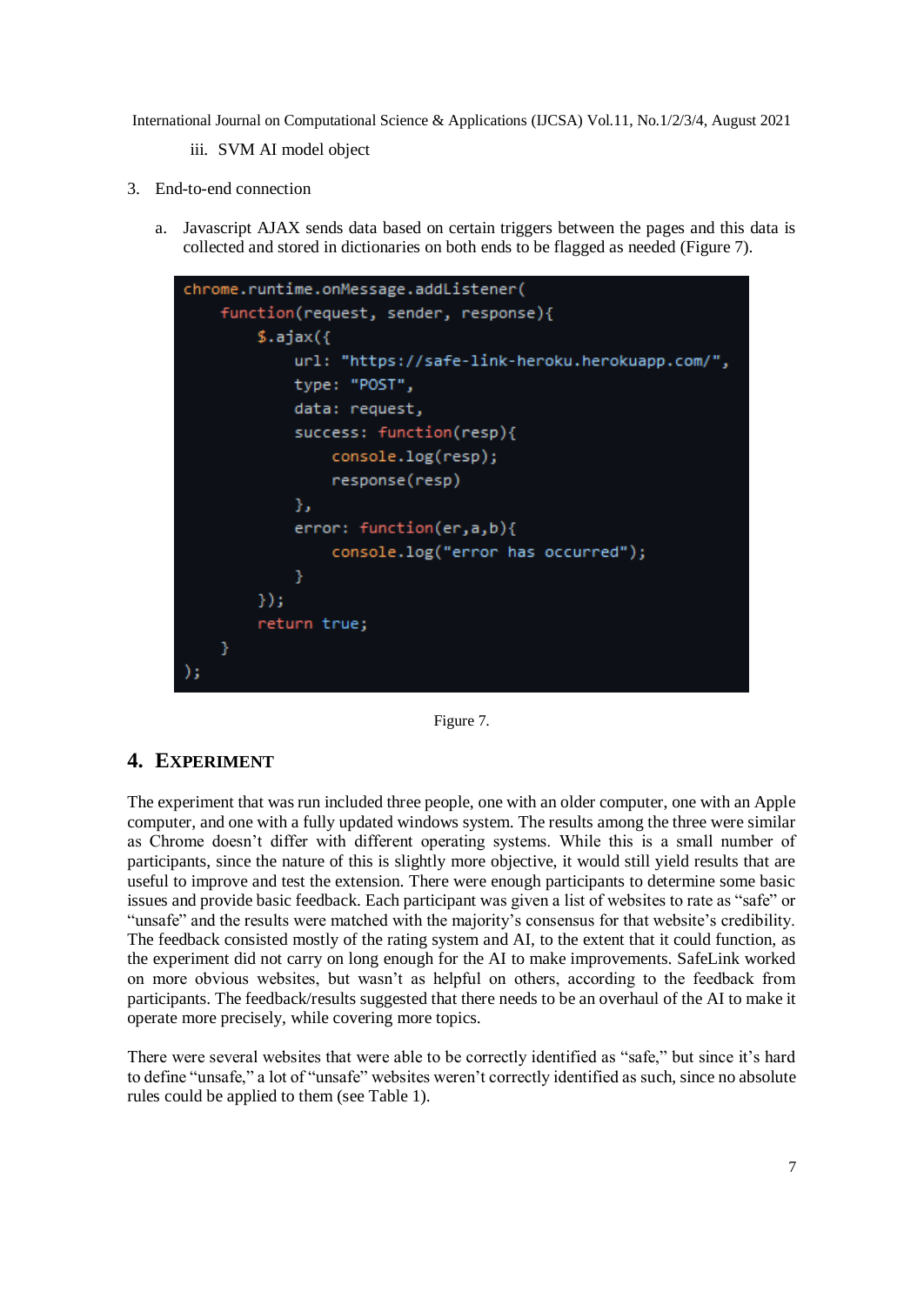| <b>Links</b>                                  | <b>Predicted</b> | <b>Actual</b> |
|-----------------------------------------------|------------------|---------------|
| www.coolmathgames.com                         | safe             | safe          |
| www.discord.com                               | safe             | safe          |
| www.youtube.com                               | safe             | safe          |
| www.quizlife.com (on CoolMath)                | unsafe           | unsafe        |
| www.bit.ly/privateroom                        | unsafe           | unsafe        |
| www.smbgames.be/                              | unsafe           | safe          |
| http://fulldownload2pcgame<br>s.blogspot.com/ | unsafe           | safe          |
| www.bitly.com/WICS                            | safe             | unsafe        |

International Journal on Computational Science & Applications (IJCSA) Vol.11, No.1/2/3/4, August 2021 Table 1. Several links and their predicted versus actual safety

Based on feedback, the system was changed to include a rating for the length of the link and how many characters were present. The AI was also further trained so that it would not make as many mistakes in the beginning. This meant that certain generalized rules were narrowed by adding conditional statements. The experiment was then redone with the same websites and conducted in a similar way, where participants decided if they thought a website was "safe" or "unsafe" and this information compared to the AI results from the experiment.

Once again, definitions were decided by the participants. Most participants predicted the same credibility score(s) for the websites, but that was still something that was meaningful to pick apart because it helped further define what is "safe" and what is "unsafe" (see Table 2).

| Links                      | <b>Predicted</b> | <b>Actual</b> |
|----------------------------|------------------|---------------|
| www.coolmathgames.com      | safe             | safe          |
| www.discord.com            | safe             | safe          |
| www.youtube.com            | safe             | safe          |
| www.quizlife.com           | unsafe           | unsafe        |
| (on CoolMath)              |                  |               |
| www.bit.ly/privateroom     | unsafe           | unsafe        |
| www.smbgames.be/           | unsafe           | safe          |
| http://fulldownload2pcgame | unsafe           | unsafe        |
| s.blogspot.com/            |                  |               |
| www.bitly.com/WICS         | safe             | unsafe        |

Table 2. More links and their predicted versus actual safety

During the experiment, we were able to get good feedback on what aspects of the AI worked and which ones needed more conditions to be effective. Out-of-domain links and links with inappropriate wordings were flagged, but other attributes were either incorrectly flagged or not flagged at all when they should have been, so we tried to narrow the categorization further by using both the feedback and results. This process of improvement doesn't entirely solve the challenges, and alludes to the fact that link safety recognition/deciphering doesn't have a formulaic answer and is still being researched. Since a lot of cases have possible good and bad examples, knowing what situations created what results was something that came up a lot during the experiment process. We were able to correctly identify out-of-domain links and blatantly dangerous ones, but many of these possessed the same characteristics as "safe" websites. From this fact, we realized we would need more data and several new rules/conditions to allow the AI to respond the way it should.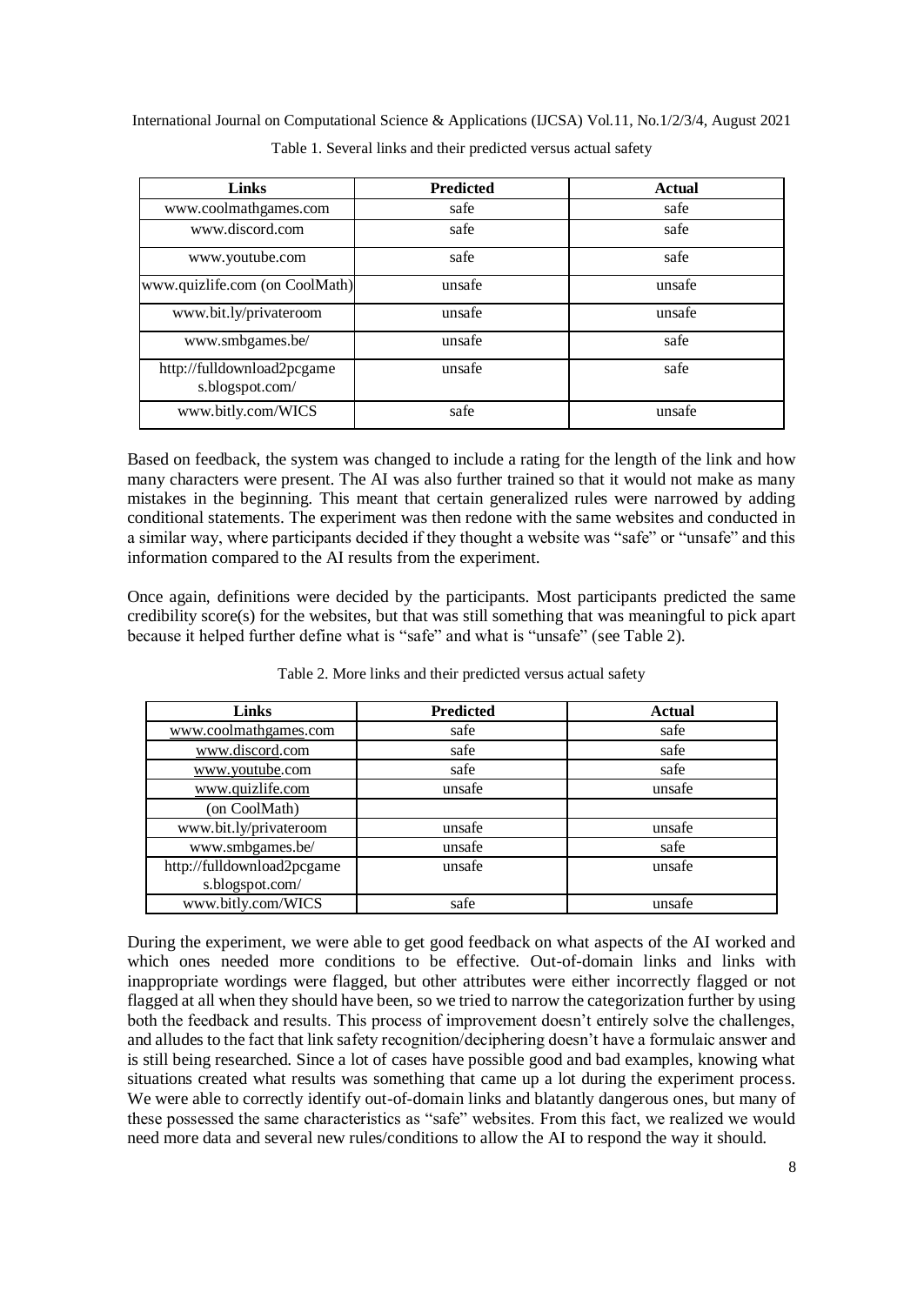## **5. RELATED WORK**

Alexandros Ntoulas, et al. presented a system to detect potential spam websites through contentbased analysis. By analyzing content within links, including length of the page and the amount of anchor text within the links, the system predicts the possibility of the link being spam. While we used Flask Server to house the AI algorithm and train the system to learn, Alexandros utilized the C4.5 classification algorithm [13].

Chun-Ying Huang, et al. discussed an approach that detects phishing websites by generating textimage combined signatures and matches them with those stored in the database. This approach is more effective for websites of large institutions, such as banks and shopping websites [14].

Hyunsang Choi, et al. presented an approach to not only detect potential malicious links, but also identify the type of attacks users could get from those links. Knowing the attack types, users will know how to react if they accidentally click on such links, or choose to visit the websites anyway if the websites are spam [15].

## **6. CONCLUSION AND FUTURE WORK**

In summary, the goal of SafeLink is to help users quickly detect potential malicious links when they browse, and to provide them with warnings before they click on such websites. By summarizing common features of malicious links and coding these features as attributes into its system, SafeLink is able to determine the safety level of links and provide users with warnings about malicious ones. At the same time, developers can easily add new attributes to its grading system over time. With AI

machine learning, the system is able to learn from itself and improve its accuracy over time. Experiments on the effectiveness of AI machine learning shows that while it is not effective within a short period of use, it can be just as effective, if not more so, than normal non-learning AI systems over time. With the core difference between AI Learning and normal AI being the level of aptitude when the AI is first made, AI machine learning doesn't need a developer to completely re-code or shuffle through hundreds of lines of scripting to improve, while a normal AI does need regular updating to maintain effectiveness and make improvements. This makes it so that AI machine learning stands out in terms of both saving time and its effectiveness over long-term use. Of course, a pre-planned AI would be smarter in the beginning, something akin to comparing a robot with a child. However, as the AI machine learns, it will surpass the pre-planned AI, which is proven by both this experiment and the fact that many companies are switching to more advanced versions of AI machine learning and replacing pre-planned AI systems that have reached their limits for learning.

Although practical, the current AI of SafeLink could still be improved upon. The accuracy of the AI in the beginning is relatively low, but this will only increase over time. This is a major issue, however, as it will not be of as much help in the beginning, and may also deter users from unharmful websites. This learning curve also raises the possibility of an unsafe website tricking the AI into thinking it is legitimate. The AI, although crude, can be optimized via a slow process of teaching it what is correct and what is incorrect. Although after optimization the AI will definitely be better, it still will take a long period of use before a higher accuracy can be achieved.

The current AI system has a large potential for growth. Although it may not be able to reach complete accuracy, with enough training in code, it can be greatly improved. It can also be